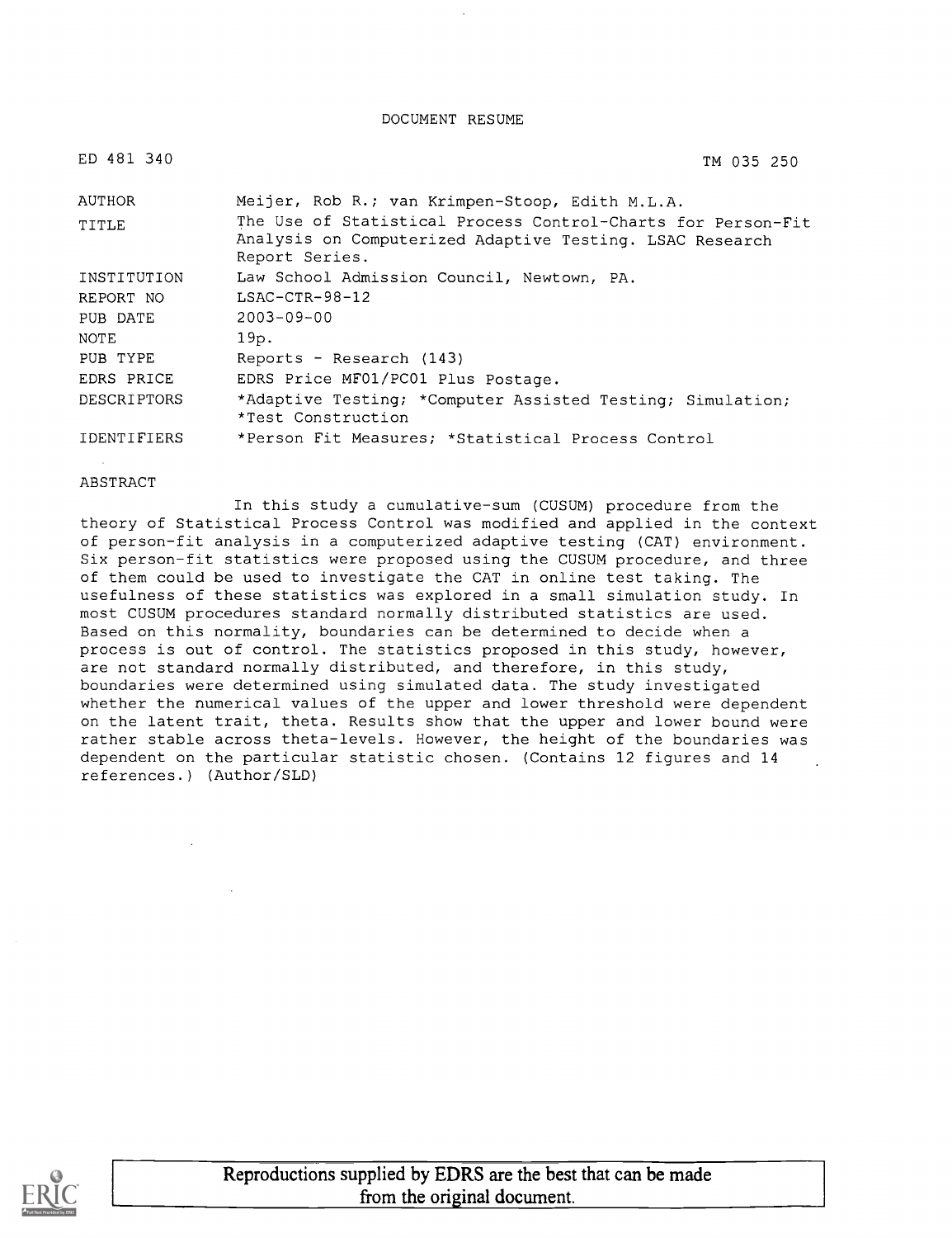## LSAC RESEARCH REPORT SERIES  $T_M$

ิ์

PERMISSION TO REPRODUCE AND DISSEMINATE THIS MATERIAL HAS BEEN GRANTED BY



TO THE EDUCATIONAL RESOURCES INFORMATION CENTER (ERIC)

U.S. DEPARTMENT OF EDUCATION Office of Educational Research and improvement EDUCATIONAL RESOURCES INFORMATION

- CENTER (ERIC) le/is document has been reproduced as received from the person or organization originating it.
- 0 Minor changes have been made to improve reproduction quality.
- ٠ Points of view or opinions stated in this document do not necessarily represent official OERI position or policy.

■ The Use of Statistical Process Control-Charts for Person-Fit Analysis in Computerized Adaptive Testing

Rob R. Meijer Edith M. L. A. van Krimpen-Stoop University of Twente

■ Law School Admission Council Computerized Testing Report 98-12 September 2003

**COPY AVAILA.** 





A Publication of the Law School Admission Council

 $\hat{\zeta}$ 

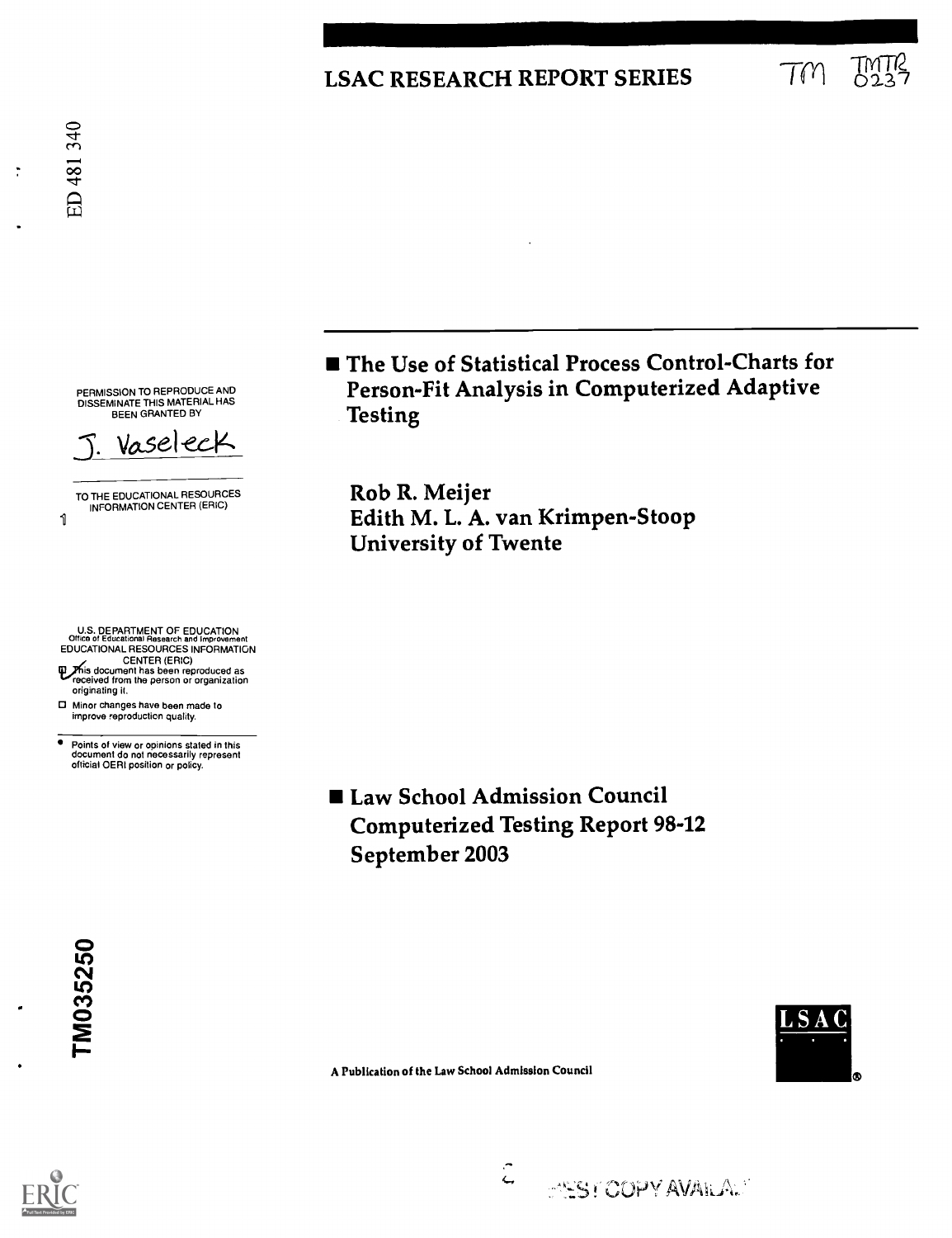## LSAC RESEARCH REPORT SERIES

■ The Use of Statistical Process Control-Charts for Person-Fit Analysis in Computerized Adaptive Testing

Rob R. Meijer Edith M. L. A. van Krimpen-Stoop University of Twente

■ Law School Admission Council Computerized Testing Report 98-12 September 2003



A Publication of the Law School Admission Council

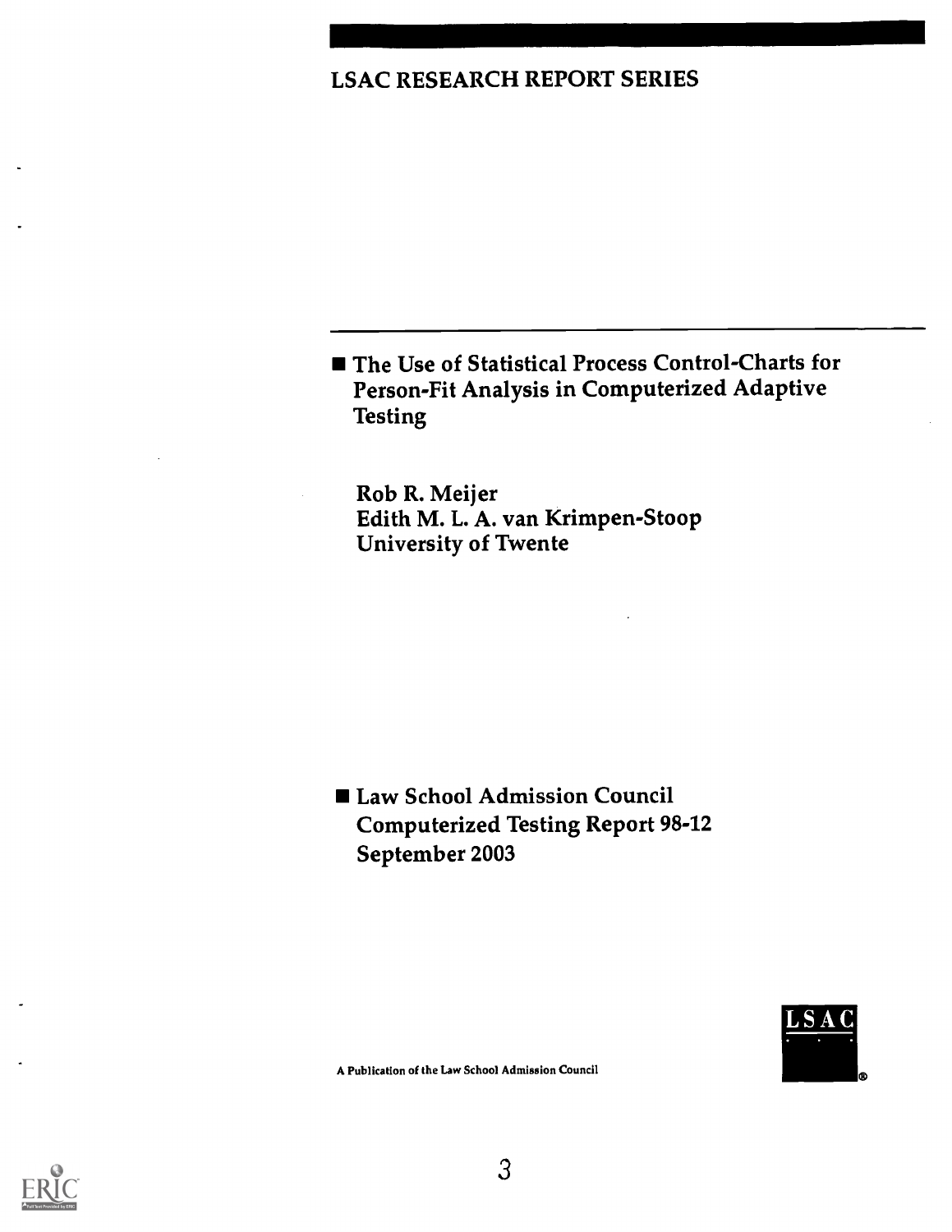The Law School Admission Council is a nonprofit corporation that provides services to the legal education community. Its members are 201 law schools in the United States and Canada.

Copyright ® 2003 by Law School Admission Council, Inc.

All rights reserved. No part of this report may be reproduced or transmitted in any part or by any means, electronic or mechanical, including photocopying, recording, or by any information storage and retrieval system, without permission of the publisher. For information, write: Communications, Law School Admission Council, Box 40, 661 Penn Street, Newtown, PA 18940-0040.

LSAT® and the Law Services logo are registered marks of the Law School Admission Council, Inc.

This study is published and distributed by the Law School Admission Council (LSAC).The opinions and conclusions contained in these reports are those of the authors and do not necessarily reflect the position or policy of the Law School Admission Council.

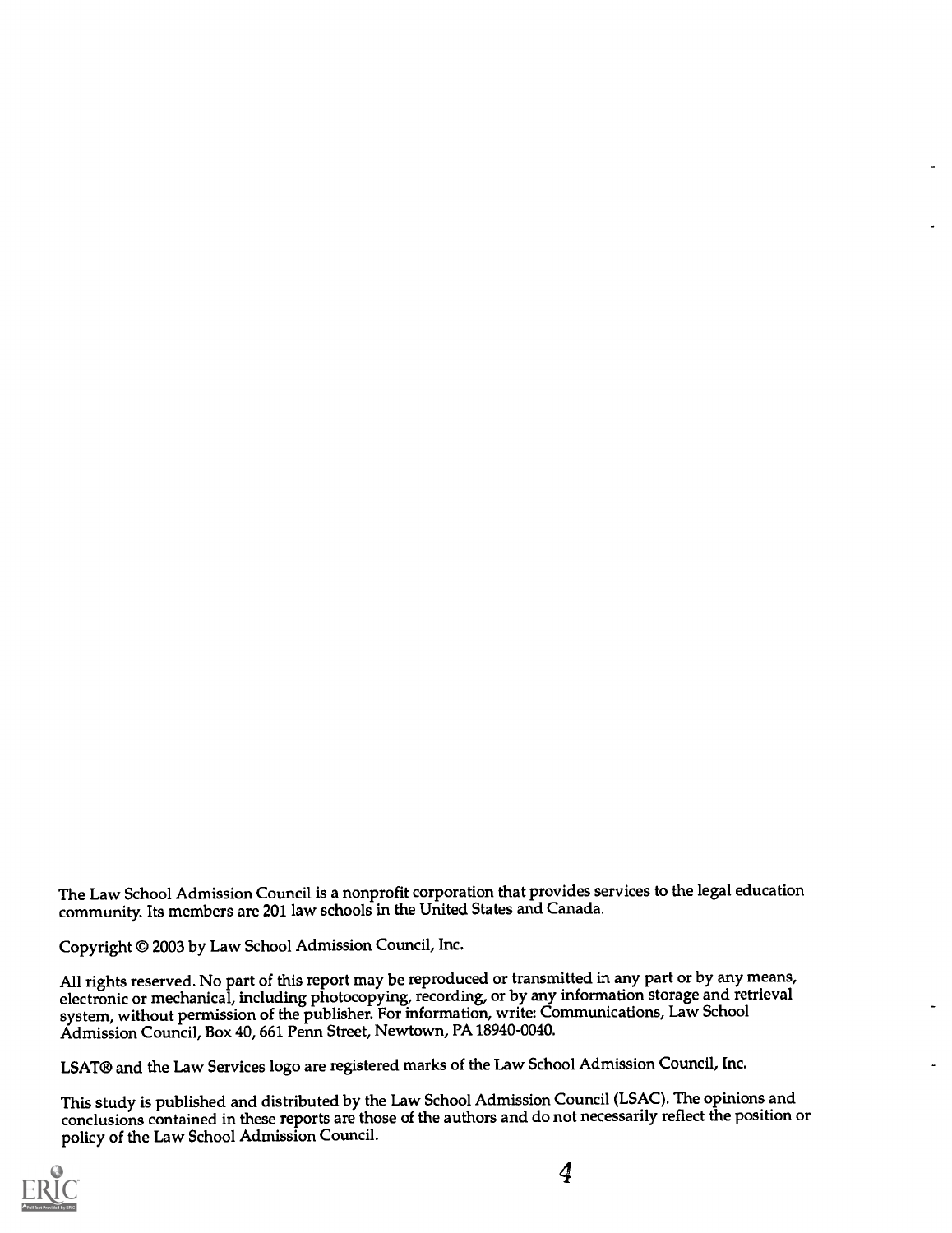## Table of Contents

| Computerized Adaptive Testing, Person Fit, and Statistical Process Control 3 |  |
|------------------------------------------------------------------------------|--|
|                                                                              |  |
|                                                                              |  |
|                                                                              |  |
|                                                                              |  |
|                                                                              |  |
|                                                                              |  |
|                                                                              |  |
|                                                                              |  |
|                                                                              |  |
|                                                                              |  |

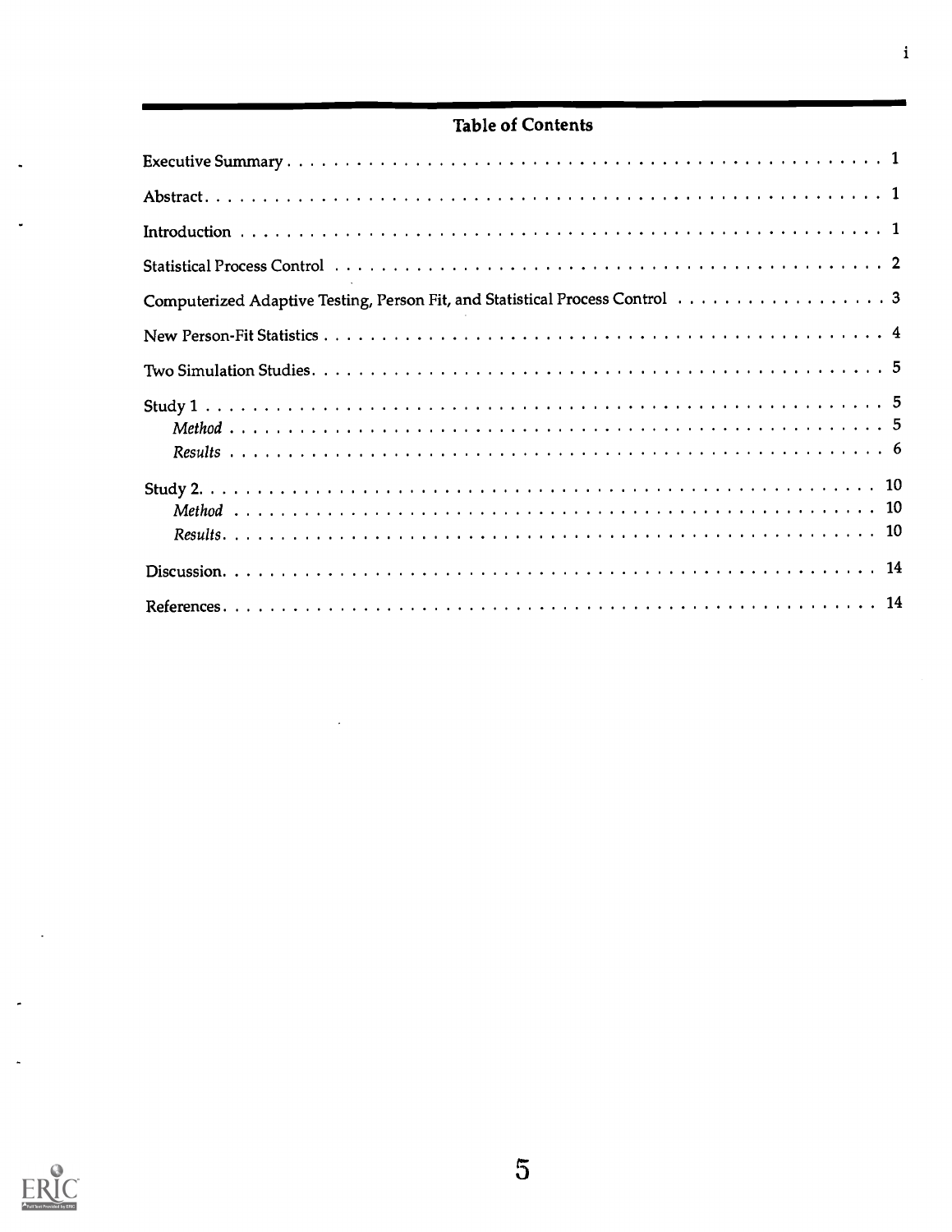#### Executive Summary

A person's item response pattern may reveal such undesirable behavior as faking responses on personality tests, guessing, or knowledge of the correct answers due to test preview. These undesirable behaviors may result in inappropriate test scores and may have serious consequences for practical test use, for example, they could result in decision errors in testing for job and educational selection.

In analyzing Law School Admission Test (LSAT) data operationally, item response theory (IRT) is applied. IRT is a mathematical model whereby the probability that a test taker will answer an item correctly is related to the ability level of the test taker and the characteristics of the item. To detect item response patterns that do not fit regular test taking behavior under an IRT model several person-fit statistics have been proposed. Nearly all statistics are based on the difference between the observed item scores and those expected under the IRT model. When the distribution of a statistic under the hypothesis of regular response behavior is known, item response patterns can be classified as fitting or nonfitting the model. To date, almost all fit statistics have been proposed for conventionally administered paper-and-pencil (P&P) tests. With the advent of computerized adaptive testing (CAT), research is needed with respect to the application of person-fit statistics in CAT. In earlier research, the empirical distributions under CAT of a frequently used fit statistic,  $l_z$  and an adaptation  $l_z^*$ were studied. These authors found that for simulated P&P data the empirical distribution of  $l_z^*$  was more in agreement with the standard normal distribution than the distribution of  $l_z$ . For CAT data, however, there was a large discrepancy between the empirical and standard normal distribution for both statistics. Consequently, inadvertent application of these person-fit tests to CAT data may result in inaccurate decisions.

In this paper, several new fit statistics especially designed for CAT were studied. These statistics were based on the theory of statistical process control (SPC). In industrial applications, a (production) process is in a state of statistical control if the variable being measured has a stable distribution. One technique from SPC is based on Shewhart control charts. These charts are used to determine if a process is in statistical control by examining past data. An example of a Shewhart control chart is the X-chart, where the observed averages of the variable being measured in a sample of size (n) are calculated over time. X-charts are very effective in detecting large shifts in the quality of a production process. Another technique from statistical process control is the cumulative sum procedure. This paper shows that this procedure could be successfully applied to detect test takers in a CAT whose response behavior is not in accordance with the IRT model. For example, suppose an examine becomes more and more careless during the test because of fatigue. As a result, in the first part of the CAT responses will tend to alternate between correct and incorrect reponses, whereas in the second part of the test more and more items are answered incorrectly due to carelessness. The statistics studied in this paper were designed to be sensitive to such changes in response behavior. The power of these statistics with respect to a large variety of nonfitting response behaviors was determined. Recommendations on the appropriate choice from these statistics for CAT programs were made.

#### Abstract

In this study a cumulative-sum or CUSUM-procedure, from the theory of Statistical Process Control was modified and applied in the context of person-fit analysis in a computerized adaptive testing (CAT) environment. Six person-fit statistics were proposed using the CUSUM-procedure; three of which can be used to investigate the CAT in online test taking. The usefulness of these statistics was explored in a small simulation study. In most CUSUM-procedures standard normally distributed statistics are used; based on this normality boundaries can be determined to decide when a process is out-of-control. The statistics proposed in this study, however, are not standard normally distributed and therefore, in this study, boundaries were determined using simulated data. This study investigated whether the numerical values of the upper and lower threshold were dependent on the latent trait, 0. Results showed that the upper and lower bound were rather stable across 0-levels. However, the height of the boundaries was dependent on the particular statistic chosen.

#### Introduction

The development of group ability tests has enabled the comparison of an individual's total test score with the scores of a population norm group, thus allowing for more meaningful interpretation of the ability leveL However, a person's test score may not reveal the operation of other undesirable influences of test taking behavior such as faking on biodata questionnaires and personality tests, guessing, or knowledge of the correct answers due to test preview These and other influences may result in inappropriate test scores which may have serious consequences for practical test use, for example, in job and educational selection, where classification errors may result.



6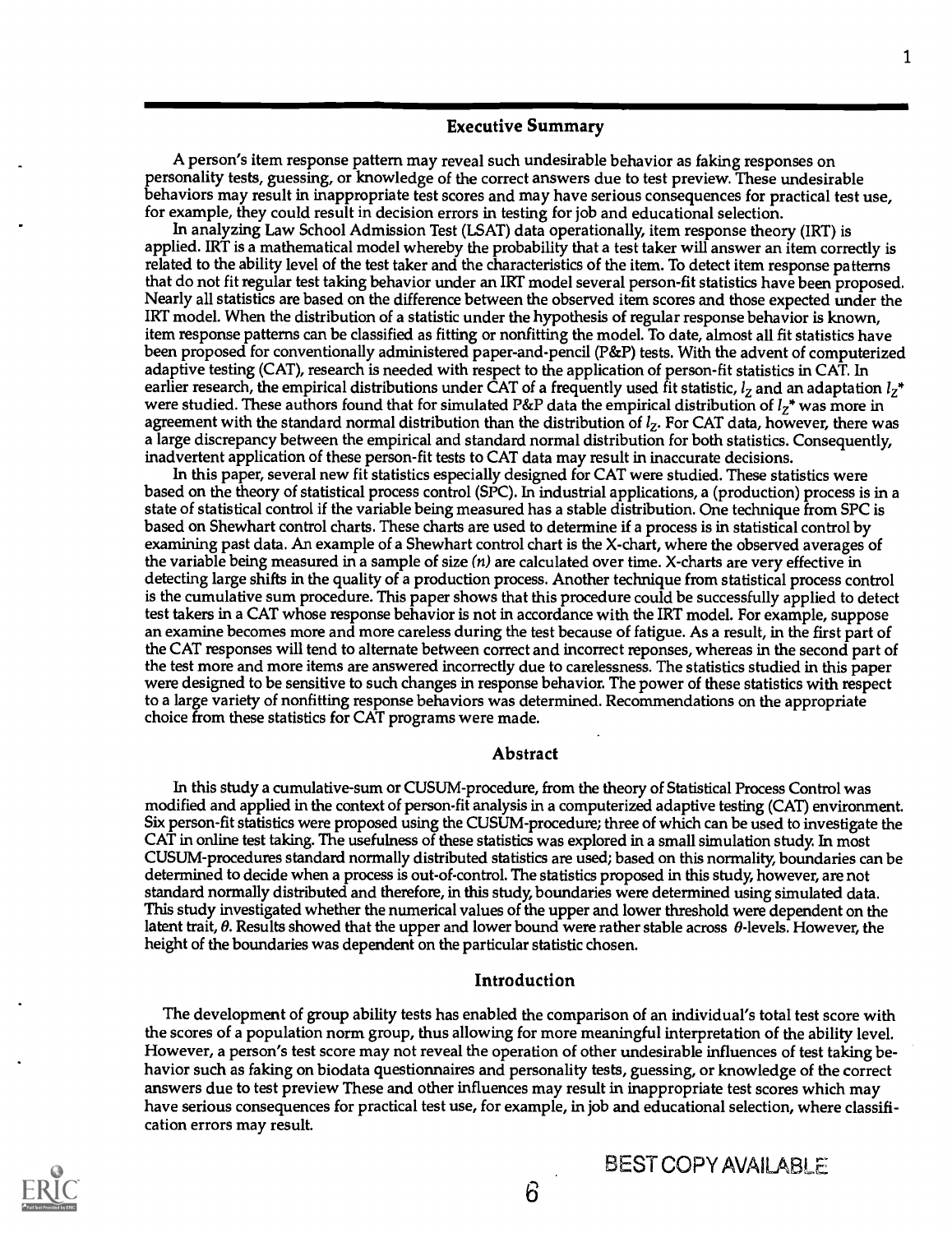To detect item response patterns that do not fit an item response theory (IRT) model several person-fit statistics have been proposed (Drasgow; Levine, & Williams, 1985; Molenaar & Hoijtink, 1990; Kianer & Rettig, 1990). In almost all statistics, for an individual person with a latent trait value  $\theta$  the difference between the observed and expected item score on the basis of an IRT model is compared across items. When the distribution of a statistic is known under a null model, item score patterns can be classified as fitting or nonfitting.

To date, almost all fit statistics have been proposed in the context of conventionally administered tests or paper-and-pencil (P&P) tests. With the increasing use of computerized adaptive testing (CAT), additional research is needed with respect to the application of person-fit statistics in CAT. Recently, Meijer and van Krimpen-Stoop (1998) investigated the empirical distribution of an often used fit statistic,  $l_z$  (Drasgow et al., 1985) and an adaptation  $l^*$  (Snijders, 1998) that correct for the use of the estimated latent trait value,  $\theta$ , instead of  $\theta$  in  $l_z$ . Both statistics were assumed to be standard normally distributed. Meijer and van Krimpen-Stoop (1998) found that for simulated P&P data when  $\hat{\theta}$  was used instead of  $\theta$  the empirical distribution of  $l_2$ \* was more in agreement with the standard normal distribution than the distribution of  $l_2$ . For CAT data, however, there was a large discrepancy between the empirical and theoretical distribution for both statistics. Consequently, decisions about the fit of a score pattern on the basis of theoretical critical values will be inaccurate. As an alternative, Meijer and van Krimpen-Stoop (1998) proposed to simulate the distribution for a given  $\theta$  through parametric bootstrapping. Given a fixed  $\theta$  value, P&P and CAT response yectors were generated and the distribution of the significance probabilities was determined on the basis of  $\hat{\theta}$ . For P&P tests the results were promising in the sense that the significance probabilities were in agreement with the expected percentages. However, for CAT and  $\hat{\theta}$  the probabilities were too low, which hamper the use of these statistics in a CAT environment.

This study proposes new fit statistics especially designed for a CAT. These statistics are based on the theory of statistical process control as explained below. The use of these statistics will be explored by means of two small simulation studies.

#### Statistical Process Control

A (production) process is in a state of statistical control if the variable being measured has a stable distribution. The analysis of determining whether a process is in statistical control is often called statistical process control (SPC). One technique from SPC is using a Shewart control chart, originally proposed by Shewart (1931); these charts are used to determine if a process is in statistical control by examining past data. An example of a Shewart control chart is the  $\overline{X}$ -chart, where the observed averages (X) of the variable being measured in a sample of size n are measured over time. An  $\overline{X}$ -chart is very effective in detecting large mean shifts in the production process. However, a disadvantage of Shewart control charts is that the chart only uses the information about the process contained in the last sample taken; the information of the entire sequence of samples is ignored. As a result, Shewart charts are rather ineffective in detectingsmall shifts in the process. A technique from SPC that is more effective in detecting smaller shifts in the mean is the cumulated sum (CUSUM) procedure, originally proposed by Page (1954). In a CUSUM-procedure, sums are accumulated, but a value of the statistic, obtained from a sample of size  $n$ , is only accumulated if it exceeds "the goal value" by more than k units. Suppose that  $Z_i$  is the value of statistic Z obtained from a sample at time i, k is the reference value, and h is some threshold. Then, the two-sided CUSUM procedure can be written in terms of  $S_i^H$  and  $S_i^L$ , where

$$
S_1^H = \max [0, Z_1 - k]
$$
  
\n
$$
S_2^H = \max [0, (Z_1 - k) + (Z_2 - k)]
$$
  
\n
$$
= \max [0, (Z_2 - k) + S_1^H]
$$
  
\n
$$
S_3^H = \max [0, (Z_3 - k) + S_2^H]
$$
  
\n........

$$
S_i^H = \max\{0, (Z_i - k) + S_{i-1}^H\},\
$$

## BESTCOPYAVAILABLE

(1)

and analogously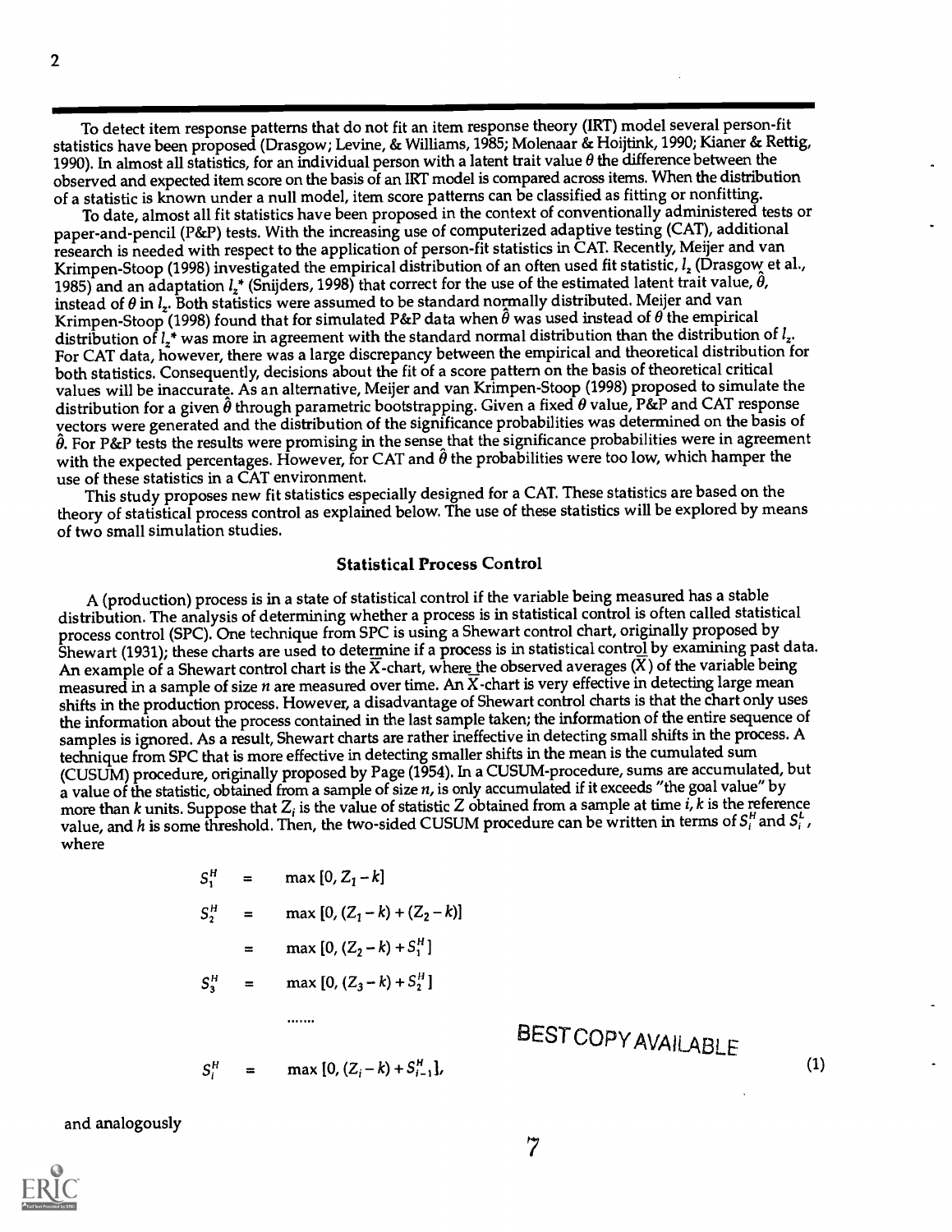$$
S_i^L = \min[0, (Z_i + k) + S_{i-1}^L \tag{2}
$$

with starting values  $S_0^H = S_0^L = 0$ . Note that the cumulations can be running on both sides concurrently. The sum of *consecutive positive values* of Z<sub>i</sub> –  $k$  is reflected by  $S_i^H$  and the sum of *consecutive negative values* of  $Z_i$  + k by  $S_i^L$ . Thus, as soon as  $|Z_i| > k$  the CUSUM-chart starts. The process is in an "out-of-control" state when  $S^H > h$  or  $S^L < h$  and "in-control" otherwise. This means that, after a number of consecutive positive or negative values of the statistic, the process can become out-of-control. One assumption underlying the CUSUM procedure is that the  $Z_i$ -values computed are approximately standard normally distributed; the values of k and h are based on this assumption. The value of  $k$  is usually selected as one half of the mean shift (in  $Z_i$ -units) one wishes to detect; for example,  $k = 0.5$  is the appropriate choice for detecting a shift of one times the standard deviation of  $Z_i$ .

In practice, CUSUM charts with  $k = 0.5$  and  $h = 4$  or  $h = 5$  are often used (see for example, Montgomery, 1991, p. 295).

#### Computerized Adaptive Testing, Person Fit, and Statistical Process Control

IRT models describe the probability of a correct response to an item, as a function of the item and person parameters. In this study we use the two-parameter logistic IRT model (2-PLM) because it is less restrictive with respect to empirical data than the one-parameter logistic model and it does not have the estimation problems of the guessing parameter in the three-parameter logistic model (e.g., Baker,1992, pp. 109-112) The 2PLM has been shown to have a reasonable fit to achievement and personality data (e.g., Reise & Waller, 1990; Zickar & Drasgow, 1996).

Let  $X_{vi}$  be the binary (0,1) response of test taker v to item  $j$  ( $j = 1, ..., J$ ), where 1 denotes a correct or keyed response, and 0 denotes an incorrect or not keyed response. Further, let  $a_i$  denote the item discrimination parameter,  $b_i$  the item difficulty parameter, and  $\theta_v$  the latent trait value of test taker v. Then the probability of correctly answering an item according to the 2-PLM can be written as

$$
P_{vj} = P_j(\theta_v) = \frac{\exp[a_j(\theta_v - b_j)]}{1 + \exp[a_j(\theta_v - b_j)]'}
$$
\n(3)

For a P&P test, the administered test consists of the same items for all test takers; in a CAT, items are selected based on the responses to previous items, and an item is selected from a large pool of items to adapt to the ability of the test taker. As a result, test takers with high  $\theta$ -values respond to more difficult items than test takers with low  $\theta$ -values and, especially at the end of the test, the probability of a correct answer to the selected item is close to 0.5 for all test takers. An important implication of this selection process is that the response patterns of normal responding test takers consists of an alternation of 1 and 0 scores.

To investigate a test taker's fit to an IRT model in almost all person-fit statistics the difference between the observed and expected item score is compared across items. A general form in which most person-fit statistics in the context can be expressed is

$$
W(\theta) = \sum_{j=1}^{l} \left( X_{ij} - P_j(\theta) \right) w_j(\theta)
$$
\n(4)

where the statistic is of the centered form, that is, the expected value of the statistic equals 0 and  $w_1(\theta)$ denotes a suitable weight: often the variance of an item score is taken into account to obtain a standardized version of the statistic. A person-fit statistic is said to be standardized when the distribution is the same across  $\theta$  values.

For example, Wright and Stone (1979) proposed a person-fit statistic based on standardized residuals, where the weight

$$
w_j(\theta) = \frac{1}{J P_j(\theta) \big(1 - P_j(\theta)\big)}
$$

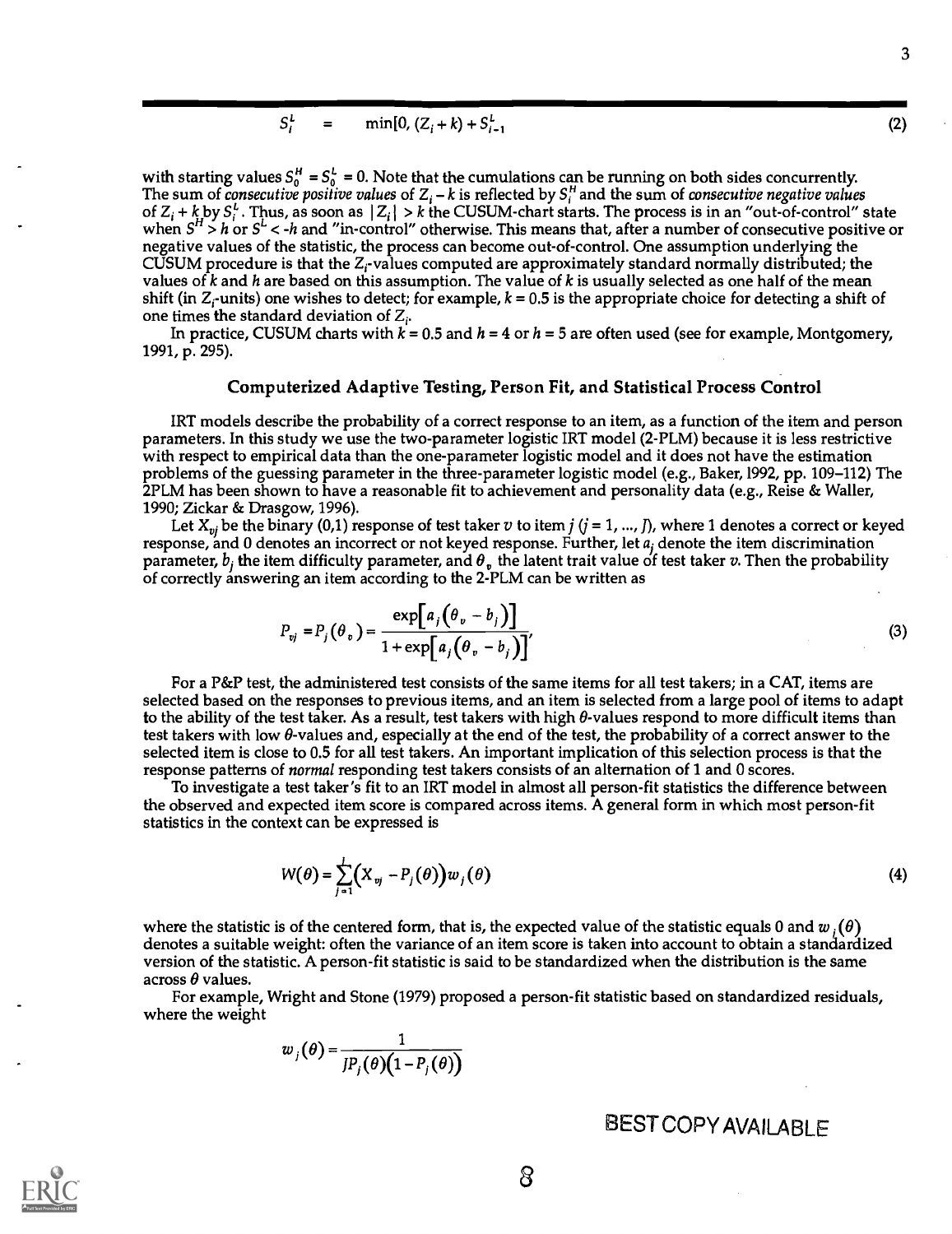was taken resulting in

$$
U(\theta) = \sum_{j=1}^{I} \frac{\left(X_{ij} - P_j(\theta)\right)^2}{IP_j(\theta)\left(1 - P_j(\theta)\right)}
$$
(5)

 $U$  can be interpreted as the mean of the squared standardized residuals based on  $J$  items.

One of the drawbacks of  $U$  is that negative and positive residuals cannot be distinguished. In a CAT this is interesting because a string of negative or positive residuals may indicate aberrant behavior. For example, suppose a test taker with an average  $\theta$ -value responds to a test and during the test the test taker becomes more and more careless because he/she becomes tired. As a result, in the first part of the test the responses will be an alternation of zeros and ones, whereas in the second part of the test more and more items are answered incorrectly due to carelessness; thus, in the second part of the test, consecutive negative residuals will occur.

The sum of consecutive negative or positive residuals can be investigated by slightly changing the CUSUM-procedure described above. A CAT can be viewed as a multistage test, where each item is a stage. Let *i* denote the stage of the CAT. Further, let the statistic  $T_i$  be a function of the residuals at stage *i*,  $m_v$ the final test length for test taker v, and j the item selected from an item pool  $\Omega_n$ , containing n items; that is,  $i = 1, ..., m_n$  and  $\overline{j} \in \{1, 2, ..., n\}$ . Then, for test taker v per stage i of a CAT

$$
S_i^H = \max [0, (T_i - k) + S_{i-1}^H], \tag{6}
$$

$$
S_i^L = \min[0, (T_i + k) + S_{i-1}^L], \text{ and} \tag{7}
$$

$$
S_0^H = S_0^L = 0,
$$
 (8)

where  $S^H$  and  $S^\iota$  reflect the sum of *consecutive* positive and negative residuals, respectively. Let UB and LB be some appropriate upper and lower bound, respectively, then, when  $S^{\text{r}}$  > UB or  $S^{\text{c}}$  < LB the response pattern can be classified as nonfitting the model.

#### New Person-Fit Statistics

In this section several person-fit statistics are proposed that are especially developed for a CAT and are based on the CUSUM-procedure discussed above.

In a CAT,  $\theta_{v}$  is estimated in each stage *i* based on the response given up to that stage. Let  $\theta_{v}$  denote  $_{\alpha}$ the estimated  $\theta_v$  at stage *i*, then on the basis of  $\theta_{vi}$ , the item for the next stage,  $i+1$ , is selected. Let  $\theta_v = \theta_{v,m_v}$ denote the final estimate of  $\theta$  , , X  $_{vij}$  the binary (0, 1) response of test taker  $v$  to item  $j$  at stage  $i$ , and  $\Delta_{vi}$  the set of items administered to test taker  $v$  up to and including stage *i*. Then, the probability of answering item *j* correctly, evaluated at  $\hat{\theta}_{vi}$  can be written as

$$
P_{vij} = P\left(X_j = 1 | \hat{\theta}_{vi}\right) = \frac{\exp\left[a_j\left(\hat{\theta}_{vi} - b_j\right)\right]}{1 + \exp\left[a_j\left(\hat{\theta}_{vi} - b_j\right)\right]}.
$$
\n(9)

For notational convenience the index  $v$  will be dropped below.

To take the sequential nature of a CAT into account, the probability of a correct answer to the administered item j at stage i can be evaluated at  $\hat{\theta}_{i-1}$ ; that is,  $P_{i-1,j}$  where  $\hat{\theta}$  from the previous stage is used. Define

$$
T_{ij}^1 = X_{ij} - P_{i-1,j'}
$$
 (10)

$$
T_{ij}^2 = T_{ij}^1 \times \left[ P_{i-1,j} \left( 1 - P_{i-1,j} \right) \right]^{-\frac{1}{2}}, \text{ and} \qquad (11)
$$

$$
T_{ij}^3 = T_{ij}^1 \times [I_v^{i-1}]^{-\frac{1}{2}}, \qquad \qquad \text{9}
$$
 (12)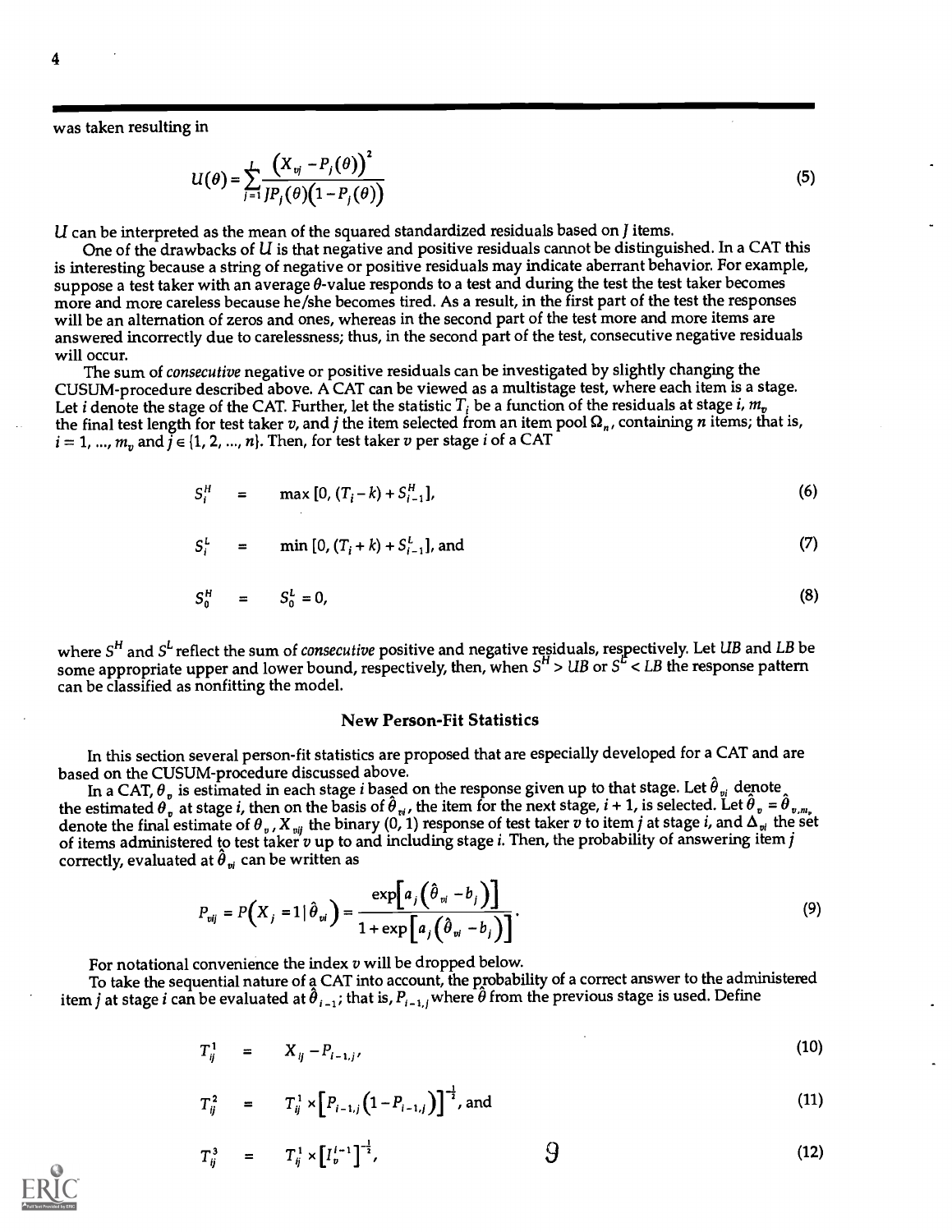where

$$
I^i = \sum_{k \in \Delta_{\mathfrak{u}}} I_k \left( \hat{\theta}_i, a_k, b_k \right) = \sum_{k \in \Delta_{\mathfrak{u}}} a_k^2 P_{ik} \left( 1 - P_{ik} \right). \tag{13}
$$

That is,  $I<sup>i</sup>$  is the test information function according to the 2-PLM, of a test containing the items administered up to and including stage *i*, evaluated at the estimated  $\theta$  at stage *i*. Thus,  $T_{ii}^1$  is the residual of the response of test taker  $v$  at item  $j$  at stage  $i$  and the probability of a correct response to item  $j$  at stage  $i$ , evaluated at the estimated ability at the previous stage and  $T_{ij}^2$  and  $T_{ij}^3$  are functions of the residuals. The statistics  $T', T',$  and  $T'$  are proposed to investigate the sum of consecutive positive or negative residuals, if desired in an on-line situation.

Define

 $T_{ij}^4$  =  $X_{ij} - P_{m_{ij}j}$ , (14)

$$
T_{ij}^5 = T_{ij}^4 \times \left[ P_{m_{i},j} \left( 1 - P_{m_{i},j} \right) \right]^{-\frac{1}{2}}, \text{ and} \qquad (15)
$$

$$
T_{ij}^6 = T_{ij}^4 \times \left[ \tilde{T}^{i-1} \right]^{-\frac{1}{2}}, \qquad (16)
$$

where

$$
\widetilde{I}^i = \sum_{k \in \Delta_i} I_k \left( \widehat{\theta}, a_k, b_k \right) = \sum_{k \in \Delta_i} a_k^2 P_{m_{\nu}, j} \left( 1 - P_{m_{\nu}, j} \right). \tag{17}
$$

 $\tilde{I}^T$  is the test information function according to the 2-PLM, of a test containing the items administered up to and including stage *i*, evaluated at the final estimated  $\theta$ . The statistics  $T^4$ ,  $T^5$ , and  $T^6$  investigate the sum of consecutive negative or positive residuals, evaluated at the final estimate of  $\theta_v$ . As a result of using  $\hat{\theta}$  instead of  $\hat{\theta}_{i-1}$ , the development of the accumulated residuals can no longer be investigated in an online situation.

To determine upper and lower bounds in a CUSUM-procedure it is assumed that the statistic computed at each stage is approximately standard normally distributed. However, the distributions of  $T^1$  through  $T^6$ are far from standard normal;  $T^{\prime}$  and  $T^{\prime}$  follow a binomial distribution with only *one* observation and the other statistics are standardized versions of  $T^\iota$  and  $T^\iota$ , and also based on only *one* observation. Therefore, setting  $k = 0.5$  and the upper and lower bound to 5 and -5, respectively, might not be appropriate. As has been stated in Ryan (1989, p.140), the value of h could be adjusted to compensate for this (i.e., lack of normality) if there were guidelines for adjusting  $h$  for various nonnormal situations. Due to the absence of guidelines for correction of h for nonnormally distributed statistics, a simulation study was performed to determine upper and lower bounds for the CUSUM using  $T^1$  through  $T^6$ .

#### Two Simulation Studies

Two simulation studies were conducted to get a first impression of the usefulness of the CUSUM-procedure in the context of person-fit analysis. First, in Study 1, the CUSUM procedure was applied to different types of nonfitting score patterns; second, in Study 2, it was investigated whether the numerical values of the upper and lower threshold of the CUSUM-procedure depend on the  $\theta$ -level.

#### Study 1

#### Method

In this study the CUSUM-procedure described in Equations 6 through 8 was performed using three different types of simulated adaptive response vectors: one normal response vector and two nonfitting response vectors. To get an idea of the usefulness of the CUSUM-procedure the statistics  $T^\prime$  and  $T^\ast$  were used; these statistics are illustrative for the other statistics which are functions of  $T^{\prime}$  and  $T^{\ast}.$  Two types of

BEST COPY AVAILABLE  $\overline{a}$   $\overline{b}$ 

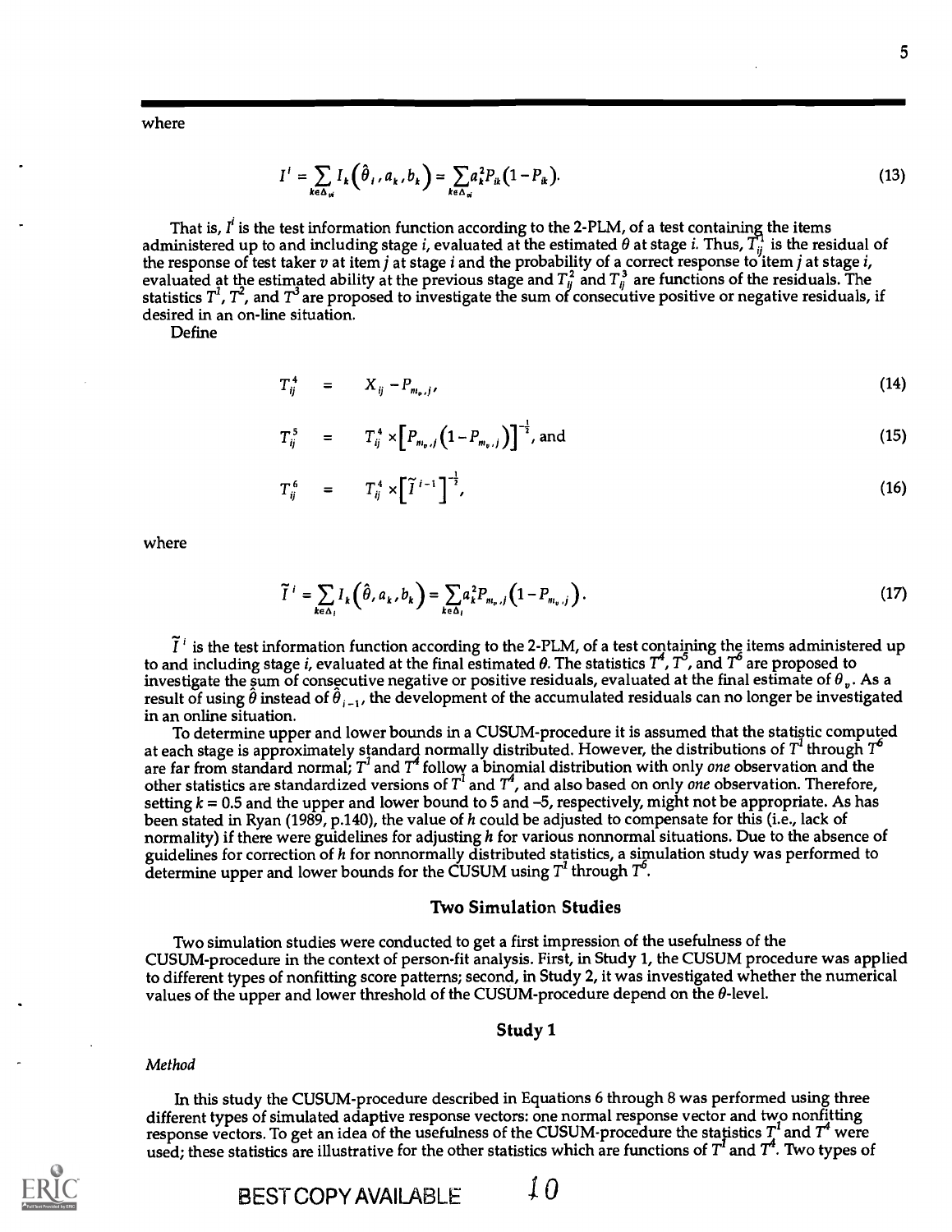aberrant response behavior were considered. First, guessing on all items in the test was simulated. This type of aberrant behavior is realistic when an test taker only takes a CAT to become familiar with the item content and randomly guesses the correct answer with a probability of 0.2 (assuming a test with five alternatives per item). Second, a response vector was simulated using two different 0-values to respond to the test. Examples of this aberrant behavior are sleeping, carelessness, and preknowledge about some items in the test. A response vector was simulated assuming that the simulated test taker responds to the first half of the test with  $\theta_1$  and to the second half of the test with  $\theta_2$ , where the correlation between the two abilities is characterized by a parameter  $\rho$ . Here the value  $\rho = 0$  was taken. A pool of 400 items fitting the 2-PLM with  $a_i \sim N(1; 0.2)$  and  $b_i \sim U(-3; 3)$  was used to simulate the three adaptive response vectors.

The normal response vector was simulated as follows. First, the true  $\theta$  of a simulated test taker was set to a fixed  $\theta$ -level, here  $\theta$  = 2. Then, the first item of the CAT selected was the item with maximum information given  $\theta$  = 0. For this item, P ( $\theta$ ), according to Equation 3 was determined. To simulate the answer (1 or 0), a random number y from the uniform distribution on the interval [0,1] was drawn; when  $y < P(\theta)$  the response to item i was set to 1 (correct response), 0 otherwise. The first four items of the CAT were selected with maximum information for  $\theta = 0$ , and based on the responses to these four items,  $\hat{\theta}$  was obtained using weighted maximum likelihood estimation (Warm, 1989). The next item selected was the item with maximum information given  $\hat{\theta}$  at that stage. For this item, P ( $\theta$ ) was computed, a response was simulated,  $\theta$  was estimated and another item was selected based on maximum information given  $\theta$  at that stage. This procedure was repeated until the test attained the length of 20 items.

The response vector generated by a simulated test taker guessing on all items was simulated as follows. The first item of the CAT selected was the item with maximum information given  $\theta$  = 0. To simulate the answer (1 or 0), a random number y from the uniform distribution on the interval [0, 1] was drawn; when y  $P(\theta) = 0.2$  the response to item i was set to 1 (correct response), 0 otherwise. The first four items of the CAT were selected with maximum information for  $\theta = 0$ , and based on the responses to these four items,  $\hat{\theta}$ was obtained using weighted maximum likelihood estimation (Warm 1989). The next item selected was the item with maximum information given  $\hat{\theta}$  at that stage. For this item, a response was simulated with P ( $\theta$ ) = 0.2,  $\theta$  was estimated and another item was selected based on maximum information given  $\theta$  at that stage. This procedure was repeated until the test attained the length of 20 items.

The simulated test taker with a two-dimensional ability parameter, with  $\rho$  = 0, was simulated by first drawing two values  $\theta_1$  and  $\theta_2$  from the standard normal distribution, with correlation  $\rho$  = 0. Then, the first item of the CAT selected was the item with maximum information given  $\theta = 0$ . For the responses to the first 10 items  $P(\theta_1)$  was used, and for the last 10 items  $P(\theta_2)$  was used.

#### Results

In Figures 1 and 2 the CUSUM-procedure was plotted for the normal response vector with  $\theta$  = 2 using statistics  $T^1$  and  $T^4$ , respectively. The difference between  $T^1$  and  $T^4$  was that in  $T^1$ ,  $\theta_{i-1}$  was used; that is, the estimated  $\theta$  obtained from the previous stage in the CAT, and in  $T^4$ ,  $\hat{\theta}$  was used, that is, the final estimate. Figure 1 showed an increase in  $S<sup>H</sup>$  during the first seven items. This can be explained by the fact that this simulated test taker had a high  $\theta$ -value; in the beginning of the CAT, the simulated test taker responded to relatively easy items given his/her  $\theta$ -value and as a result a sequence of positive residuals, that is, correct responses, appeared. Later on in the CAT, the items became more and more difficult; the alternation of zeros and ones was reflected by increasing  $S<sup>H</sup>$  and decreasing  $S<sup>L</sup>$  at the same time. Figure 2 reflected the same process, but now the increase in the first seven items was much smaller. This was because, a simulated test taker with a high  $\theta$ -value will, in general, also have a high final estimate ( $\hat{\theta}$ ); due to the use of this final estimate, the probability of a correct response to the first seven (easy) items was close to 1, and therefore, the residual became close to zero. In contrast, using  $\hat{\theta}_{i-1}$  (Figure 1), resulted in a probability of a correct response close to 0.5, because here the starting point of estimating  $\theta$  was set to 0.

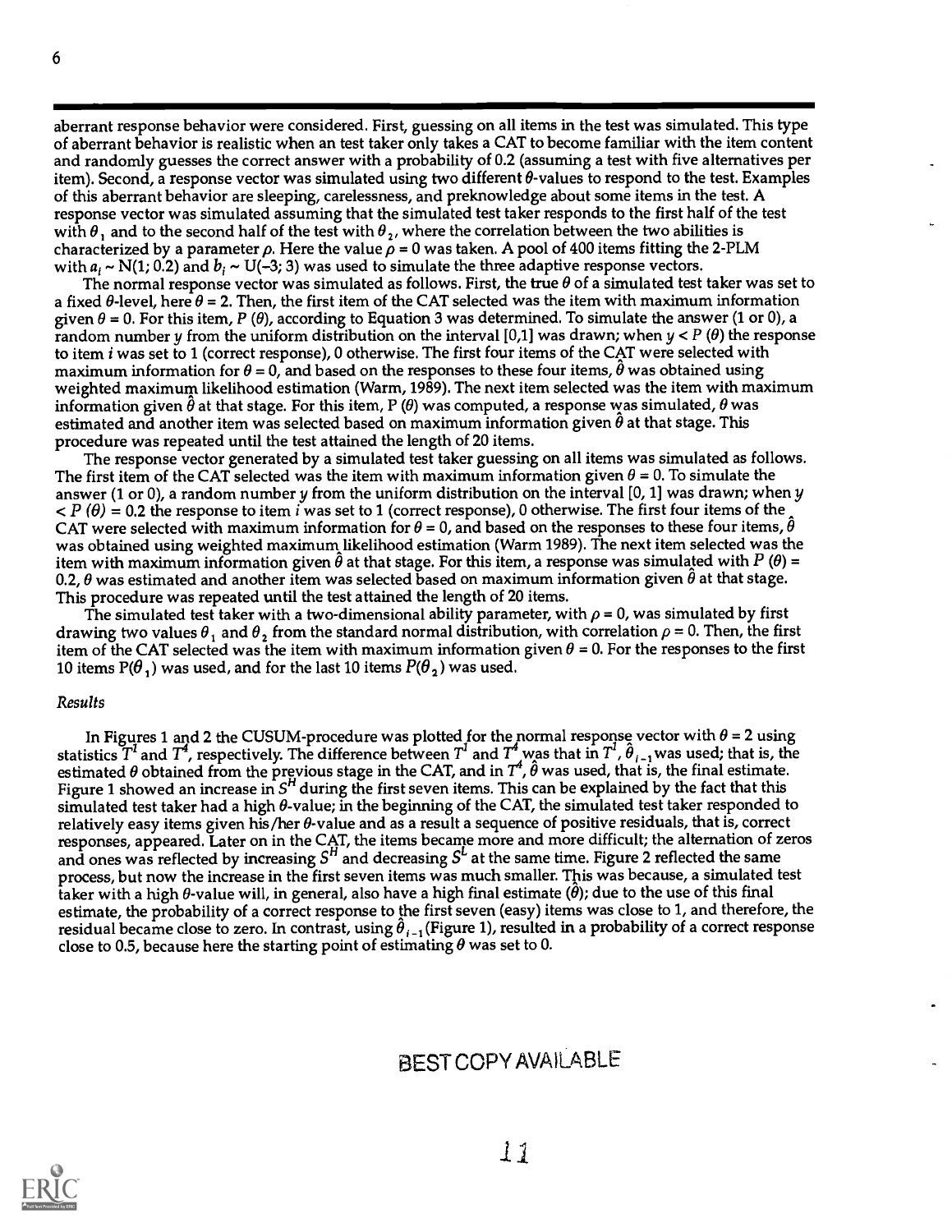

FIGURE 1. CUSUM of a normal response vector,  $\theta = 2$  using statistic T1



FIGURE 2. CUSUM of a normal response vector,  $\theta = 2$  using statistic T4

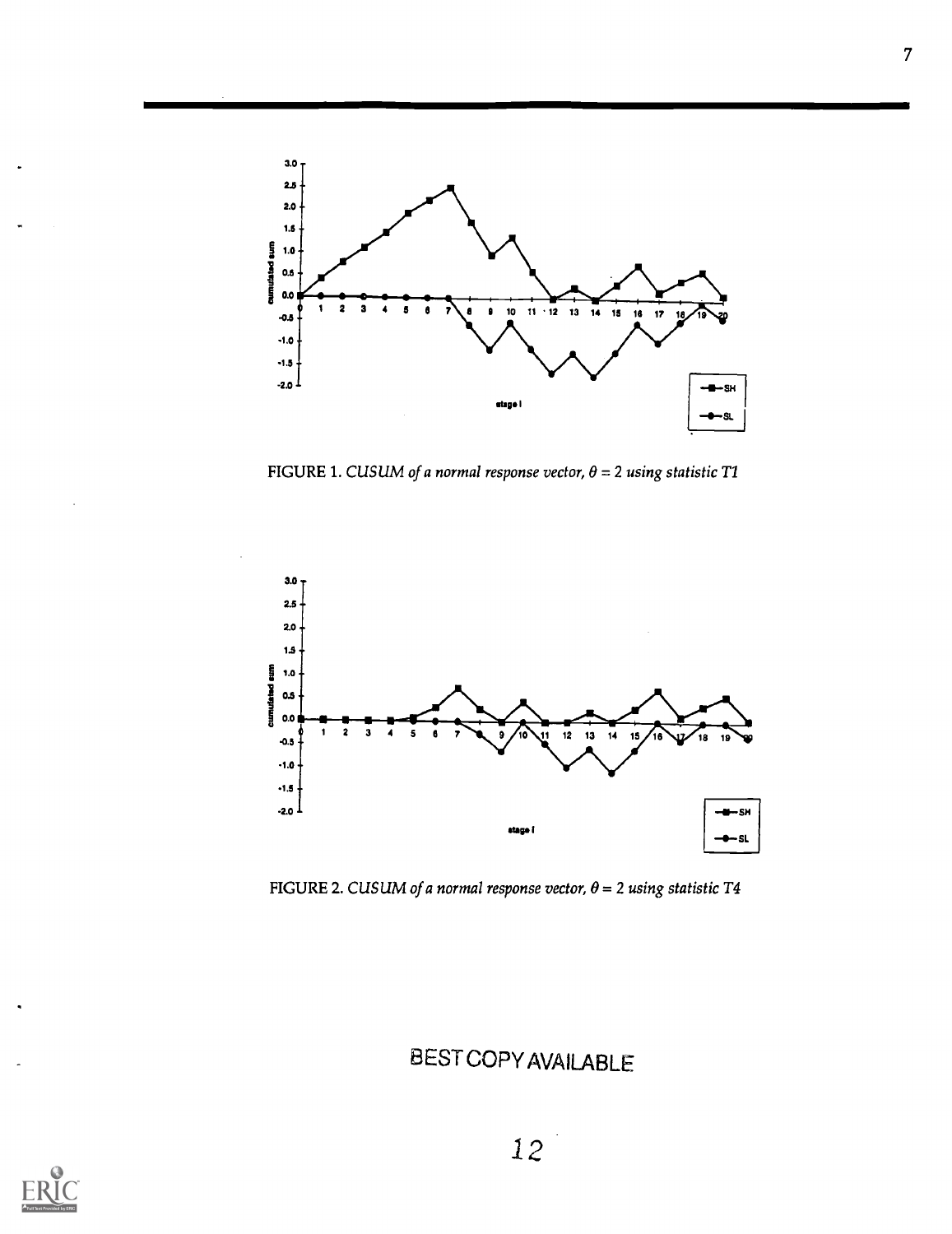In Figures 3 and 4 the CUSUM-procedure was plotted for the guessing response vector using statistic  $T<sup>1</sup>$ and  $T^\ast$ , respectively. In Figure 3 the sequence of consecutive incorrect answers was reflected by decreasing  $S^\iota$ . In Figure 4 the decrease of  $S^\iota$  was smaller, again, due to the use of  $\theta$ . A guessing simulated test taker will obtain a relatively low  $\hat{\theta}$ , and almost all responses will be incorrect. As a result P ( $\hat{\theta}$ ) will be close to 0 for the first items, and the residuals of the incorrect answers will become negative, but close to 0. This also explained the large increase in Figure 4 for  $S^n$ : the probability of a correct response was close to 0 for the first items and correct responses then resulted in residuals close to 1.



FIGURE 3. CUSUM of a "guessing" response vector using statistic T1



FIGURE 4. CUSUM of a "guessing" response vector using statistic T4

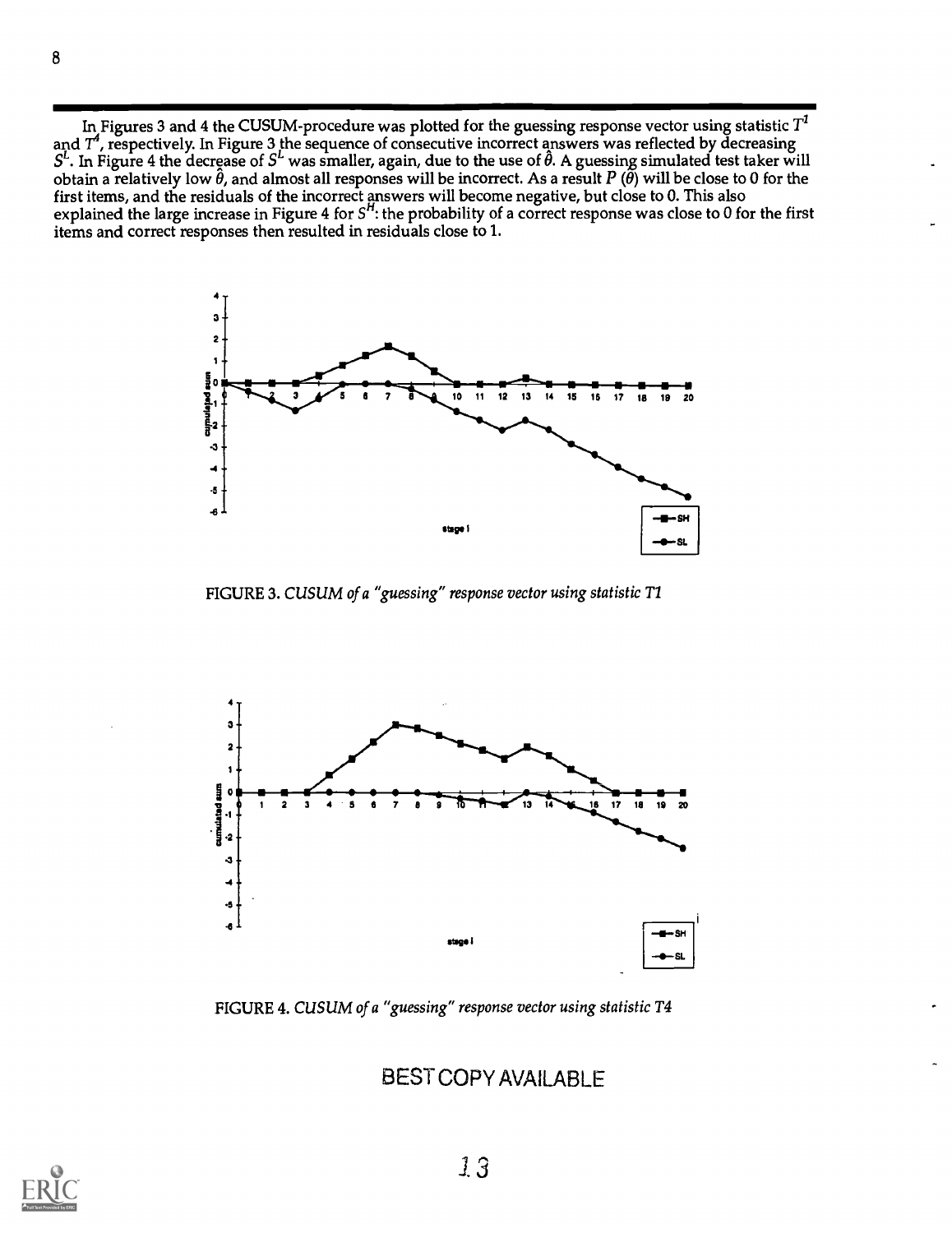In Figures 5 and 6 the CUSUM-procedure was plotted for the response vector with a two-dimensional  $\theta$ , using statistics  $T^{\iota}$  and  $T^{\iota}$ , respectively. Figure 5 showed first an increase of  $S^{\prime}$  followed by a decrease of  $S^{\iota}$ . This phenomenon suggested a higher  $\theta$ -value during the first half of the CAT than during the second half of the test. In Figure 6 the increase during the first half of the test was smaller, but still present, again due to the use of  $\hat{\theta}$ .



FIGURE 5. CUSUM of a response vector with  $\rho = 0$  using statistic T1.



FIGURE 6. CUSUM of a response vector with  $\rho = 0$  using statistic T4

BEST COPY AVAILABLE

14

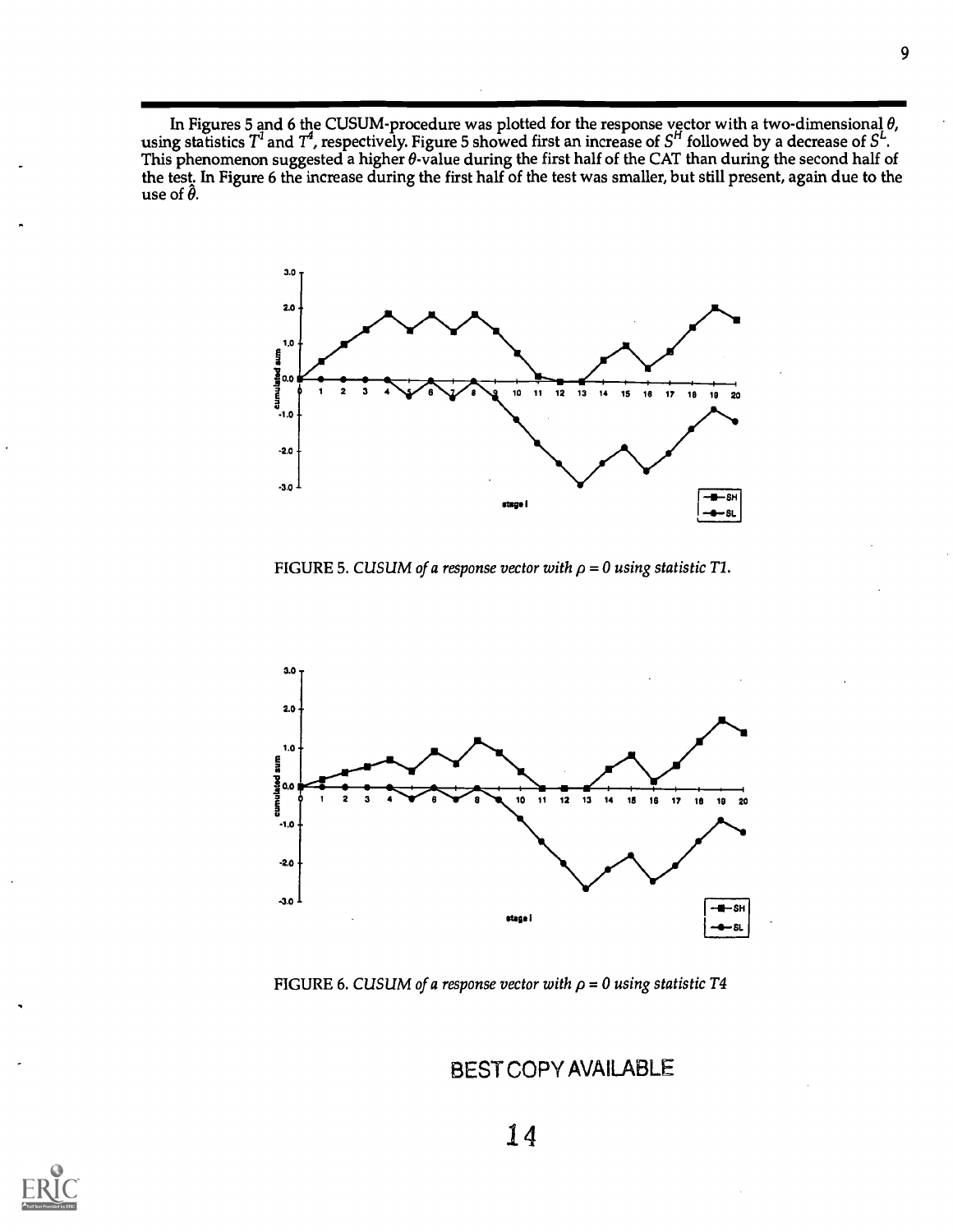#### Study 2

#### Method

In this simulation study it was investigated whether the numerical values of the upper and lower threshold of the CUSUM-procedure depend on the  $\theta$ -level. When these boundaries are independent of  $\theta$ , the results of the CUSUM-procedure are comparable across simulated test takers.

Ten datasets consisting of normal adaptive response vectors were constructed. Five datasets of 200 response vectors were constructed at five different 0-levels, and five datasets of 1,000 response vectors were constructed at five different  $\theta$ -levels, where  $\theta = -2, -1, 0, 1$ , and 2. Two different sizes of the datasets were used to investigate the influence of sample size on the determination of the boundaries, UB and LB, of the CUSUM-procedures. Different  $\theta$ -levels were used to investigate the numerical values of UB and LB across  $\theta$ -levels.

A pool of 400 items fitting the 2-PLM with  $a_i \sim N(1, 0.2)$  and  $b_i \sim U(-3, 3)$  was used to simulate the adaptive response vectors. An adaptive response pattern was simulated as described in Study 1, where the true  $\theta$  of a simulated test taker was set to a fixed  $\theta$ -level, dependent on the dataset constructed. For each simulated test taker, six different statistics,  $T^{\prime}$  through  $T^{b}$ , were used in the CUSUM-procedure described in Equations 6, 7, and 8. Then, for each simulated test taker and for each statistic,

$$
\max S^H = \max (S_i^H) \text{ and } \tag{18}
$$

$$
\min S^L = \min_i (S_i^L) \tag{19}
$$

were determined resulting in 200 or 1,000 values of  $S^{\mathsf{H}}$  and  $S^{\mathsf{L}}$  for each dataset and for each statistic. Then, for each dataset, the upper threshold,  $\c{UB}$ , was determined as the value of max  $S^n$  for which 5% of the simulated test takers had higher max  $S<sup>H</sup>$ -values and the lower threshold,  $LB$ , was determined as the value of min  $S^L$  for which 5% of the simulated test takers had lower min  $S^L$ -values. That is, a two-sided test at  $\alpha$  = 0.10 was conducted, where  $P$  (max  $S^n \geq UB$ ) =  $P$  (min  $S^\sim$   $\leq$   $L_{B}$ ) = 0.05. In other words, for each statistic two boundaries (upper and lower bound) per dataset were determined, where 10% of the simulated test takers attained values outside these boundaries.

#### Results

In Figures 7 and 8 the numerical values of the upper and lower bound,  $\mathit{UB}$  and  $\mathit{LB},$  of the CUSUM-procedure using statistics  $T^{\prime}$  and  $T^{\prime}$ , respectively, were plotted against  $\theta$ . Thus, the influence of the use of  $\hat{\theta}_{i-1}$  in  $\,T^i$  compared with  $\hat{\theta}$  in  $T^i$  was reflected in Figure 7 and Figure 8. Figure 7 showed that  $UB$  of the CUSUM using  $T^{\text{r}}$ was approximately the same across  $\theta$ -levels and across sample size. The  $LB$  of the CUSUM using  $T^{\text{f}}$  was less stable across  $\theta$ -levels and across sample sizes; the differences across sample sizes were largest for  $\theta = 1$  and  $\theta = 2$ . For  $T^4$  (Figure 8) the effect of the sample size on the use of statistic  $T^4$  on both UB and LB was negligible; however, for LB, there was a slight difference across  $\theta$ -levels between sample sizes. The values of UB and LB were both nearly equivalent across 0-levels. Figures 7 and 8 also showed that the  $UB$  and  $LB$  of  $T^{\rm I}$  were more stable than  $T^{\rm a}.$  These figures also showed that, when  $\theta$  was used in  $T^{\rm a}$ , the UB was slightly lower than when  $\hat{\theta}_{i-1}$  was used in  $T'$ , whereas LB was approximately the same.

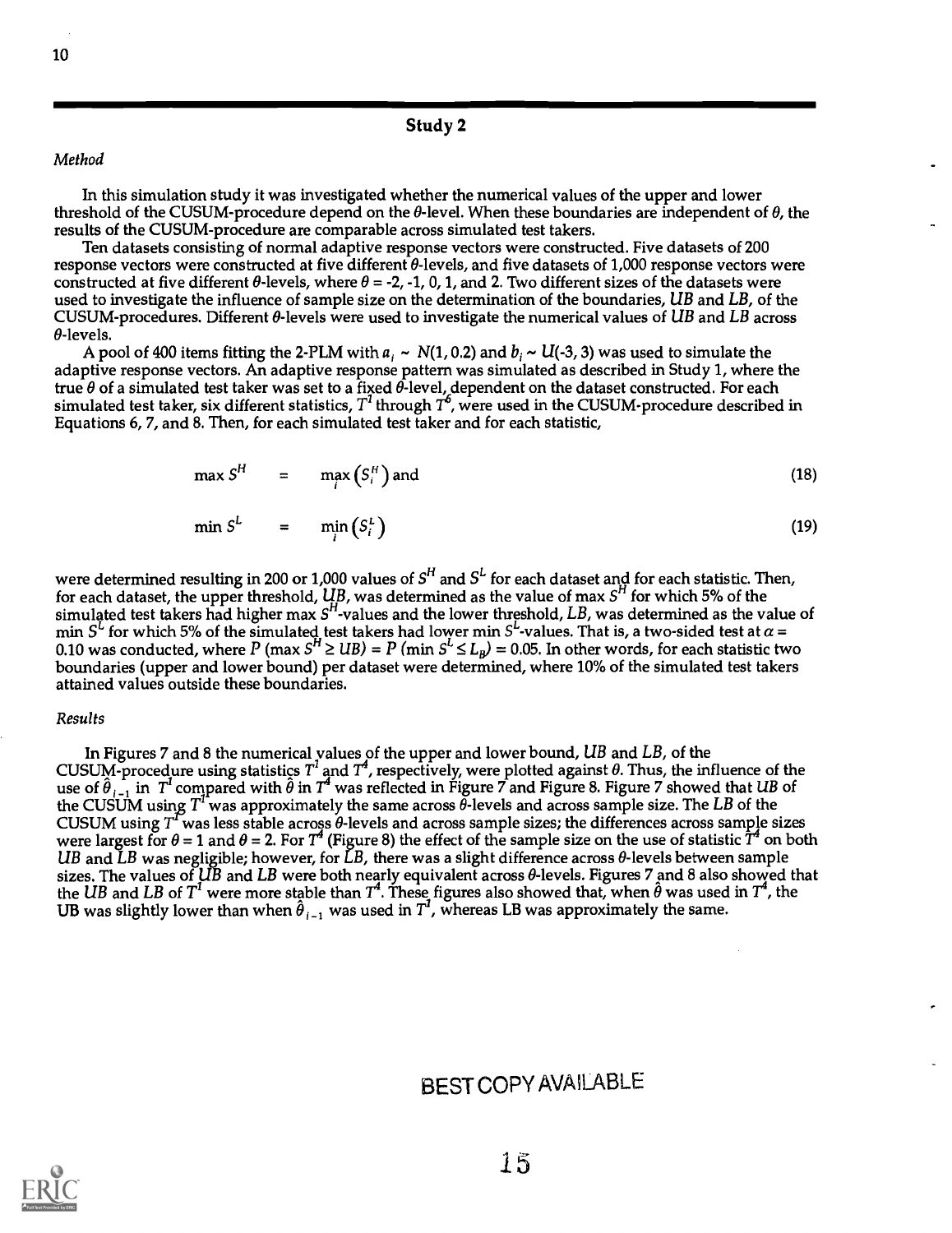

FIGURE 7. Upper and lower bound of CUSUM for T1, where  $\alpha$  = 0.10 (two-sided)



FIGURE 8. Upper and lower bound of CUSUM for T4, where  $\alpha$  = 0.10 (two-sided)

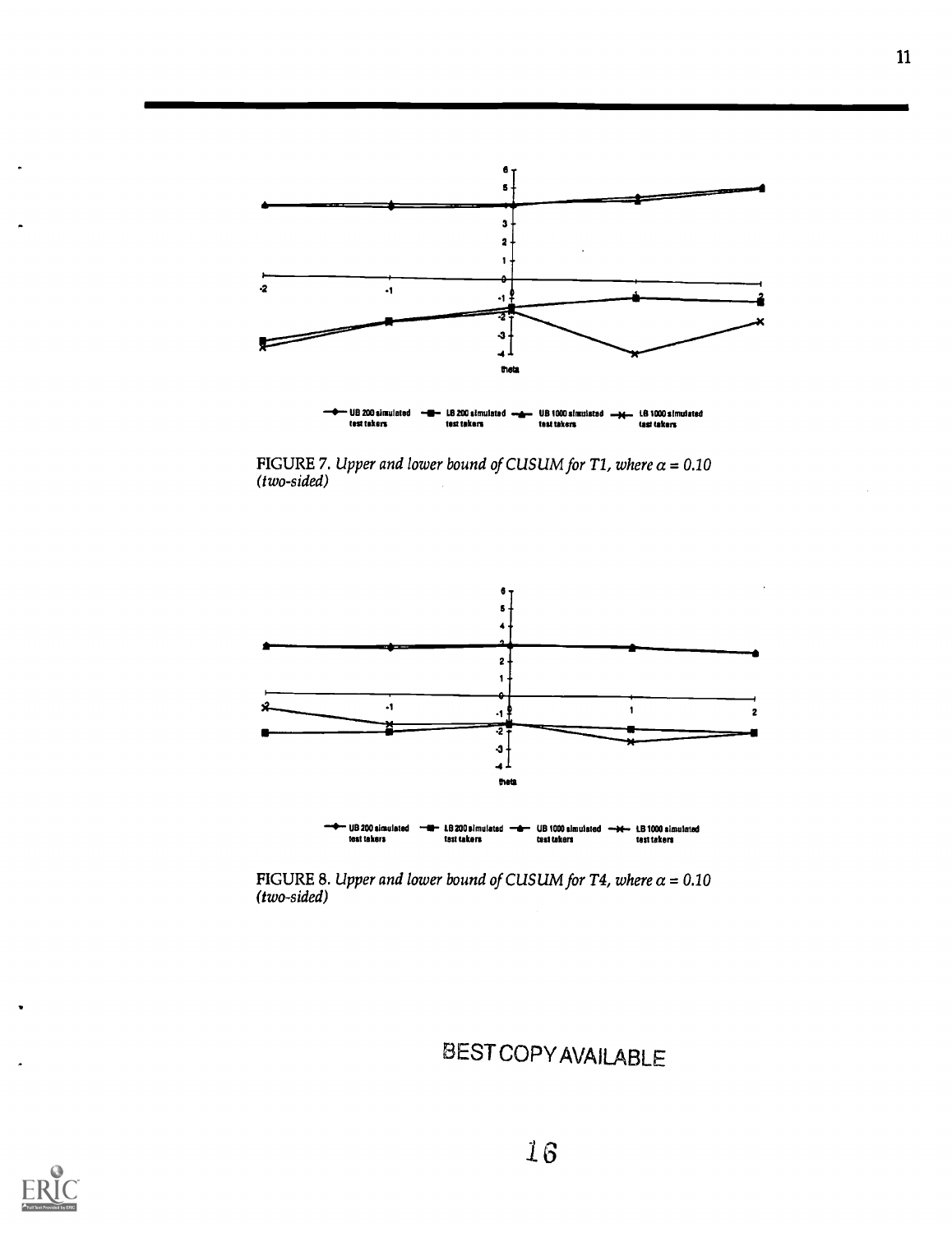In Figures 9 and 10 the numerical values of the upper and lower bound*, UB* and *LB* of the CUSUM-procedure using statistics  $T^{\epsilon}$  and  $T^{\flat}$ , respectively, were plotted against  $\theta.$  Figure 9 showed that the values of UB were almost equivalent across  $\theta$ -levels for both sample sizes, and that the values of LB were slightly different across  $\theta$ -levels and across sample sizes; again, for  $\theta$  = 1 and  $\theta$  = 2 there were differences<br>across sample sizes. Figure 10 showed that when using  $\hat{\theta}$  in  $T^4$  instead of  $\hat{\theta}_{i-1}$  in  $T^i$ sample size became smaller.



FIGURE 9. Upper and lower bound of CUSUM for T2, where  $\alpha$  = 0.10 (two-sided)



FIGURE 10. Upper and lower bound of CUSUM for T5, where  $\alpha = 0.10$ (two-sided)

BEST COPY AVAILABLE

12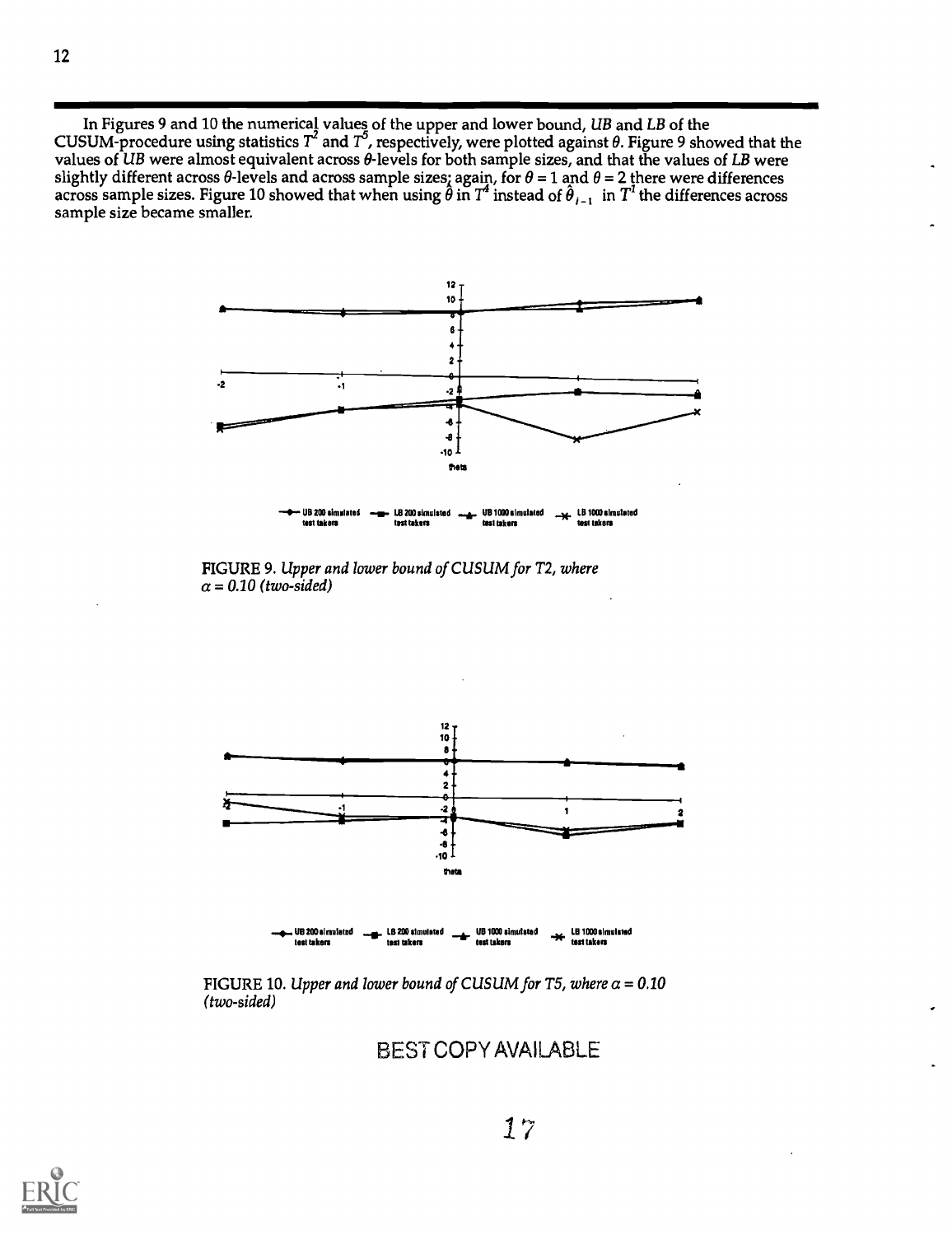Finally, in Figures 11 and 12 the numerical values of the upper and lower bound,  $UB$  and  $LB$ , of the CUSUM-procedure using statistics  $T^3$  and  $T^6$ , respectively, were plotted against  $\theta$ . Here the use of  $\hat{\theta}$ (T<sup>6</sup>)resulted in a larger fluctuation in the numerical values of UB and LB than the use of  $\theta_{i-1}$  (T°). Figure 11 showed that both UB and LB were nearly equivalent across different  $\theta$  levels and across sample size, whereas the UB and LB of  $T^{\circ}$  were quite different across  $\theta$ -levels. Figure 11 also showed that the influence of sample size on the distribution of UB was negligible. However, the distribution of LB was slightly different across sample sizes.



FIGURE 11. Upper and lower bound of CUSUM for T3, where  $\alpha = 0.10$ (two-sided)



FIGURE 12. Upper and lower bound of CUSUM for T6, where  $\alpha = 0.10$ (two-sided)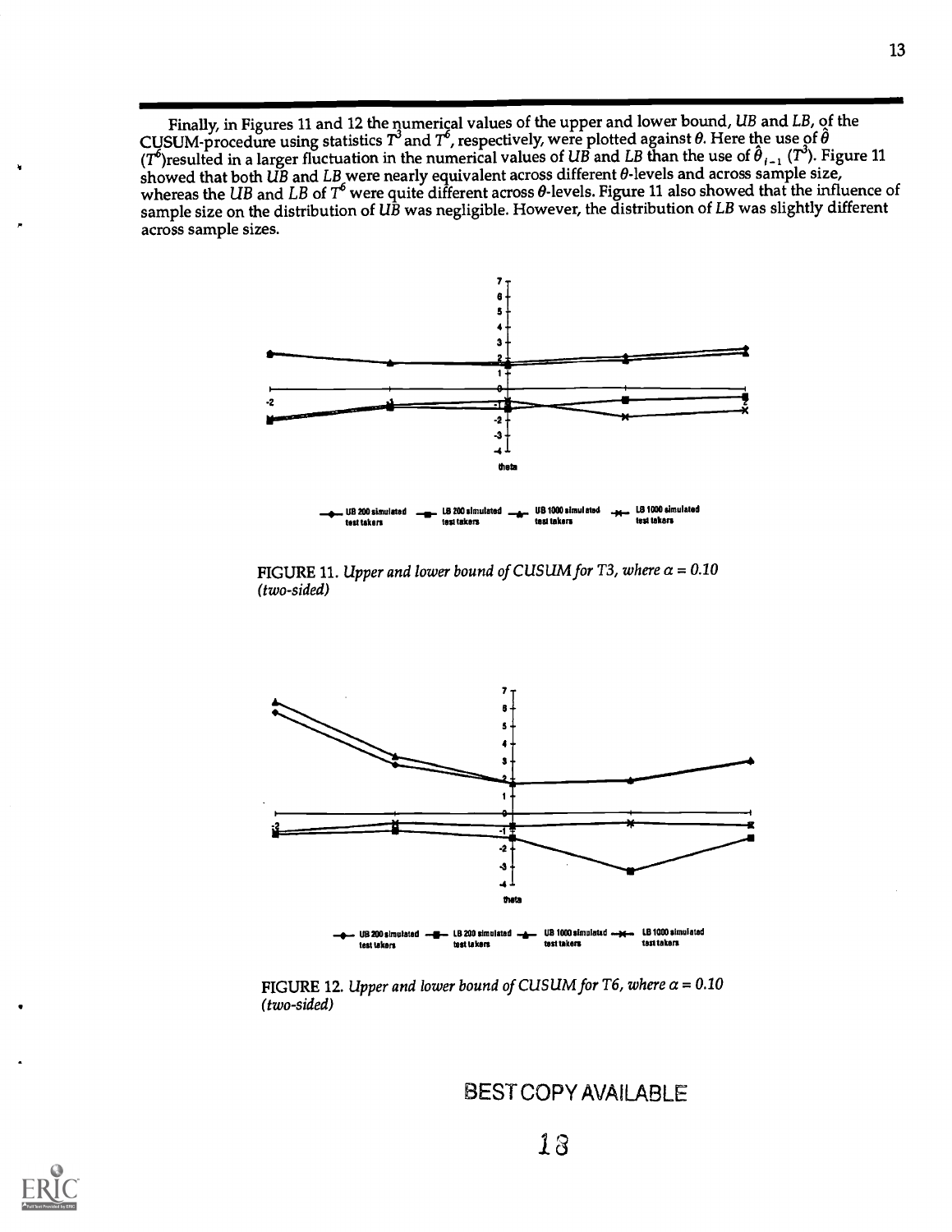#### Discussion

In this study, we explored the usefulness of CUSUM-procedures in the context of person-fit analysis. Several statistics were proposed and their behavior was investigated in a small simulation study (Study 1). In Study 1 the effects of particular aberrant behavior was investigated. Results show that a CUSUM-procedure is sensitive to nonfitting response vectors and that to distinguish normal from aberrant response vectors it may be advisable to use  $\hat{\theta}$  instead of  $\hat{\theta}_{l-1}$  because the statistics using  $\hat{\theta}_{l-1}$ are instable in the first part of the CAT. To classify a pattern as aberrant an upper and lower threshold should be determined. Therefore, in Study 2 it was investigated whether the numerical values of the upper and lower bound were dependent on  $\theta$ . It was shown that, for all statistics, the upper and lower bound were rather stable across  $\theta$ -levels. Also, the use of  $\hat{\theta}$  and  $\hat{\theta}_{i-1}$  was examined. Results showed differences in the numerical values of the upper and lower bound between statistics using  $\hat{\theta}$  and  $\hat{\theta}_{i-1}$ .

In future research the detection rates for several different types of aberrant response behavior when CUSUM-procedures were used to classify response patterns as nonfitting will be compared with other person-fit statistics.

#### References

Baker, F. B. (1992). Item response theory: Parameter estimation techniques. New York: Dekker.

- Drasgow, F., Levine, M. V., & Williams, E. A. (1985). Appropriateness measurement with polychotomous item response models and standardized indices. British Journal of Mathematical and Statistical Psychology, 38, 67-86.
- Klaner, K. C., & Rettig, K. (1990). An approximately standardized person test for assessing consistency with a latent trait model. British Journal of Mathematical and Statistical Psychology, 43, 193-206.
- Meijer, R. R. & van Krimpen-Stoop, E. M. L. A. (1998). Simulating the null distribution of person-fit statistics for conventional and adaptive tests. Unpublished report, University of Twente, Ensehede, The Netherlands.
- Molenaar, I. W, & Hoijtink, H. (1990). The many null distributions of person fit indices. Psychometrika, 55, 75-106.

Montgomery, D. C. (1991). Introduction to statistical quality control (2nd. ed.). New York: John Wiley & Sons.

Page, E. S. (1954). Continuous inspection schemes. Biometrika, 41,100-115.

- Reise, S. P. & Waller (1990). Fitting the two-parameter model to personality data. Applied Psychological Measurement, 14,45-58.
- Ryan, T. P. (1989). Statistical methods for quality improvement. New York: Wiley.
- Shewart, W. A. (1931). Economic control of quality of manufactured product. New York: Van Nostrand.
- Snijders, T. (1998) Asympotic distribution of person-fit statistics with estimated person parameter. Unpublished report, University of Groningen, The Netherlands.
- Warm, T. A. (1989). Weighted likelihood estimation of ability in item response theory. Psychometrika, 54, 427-450.
- Wright, B. D., & Stone, M. H. (1997). Best test design: Rasch Measurement. Chicago: Mesa Press.
- Zickar, M. J., & Drasgow, F. (1996). Detecting faking on a personality instrument using appropriateness measurement. Applied Psychological Measurement, 20, 71-87.